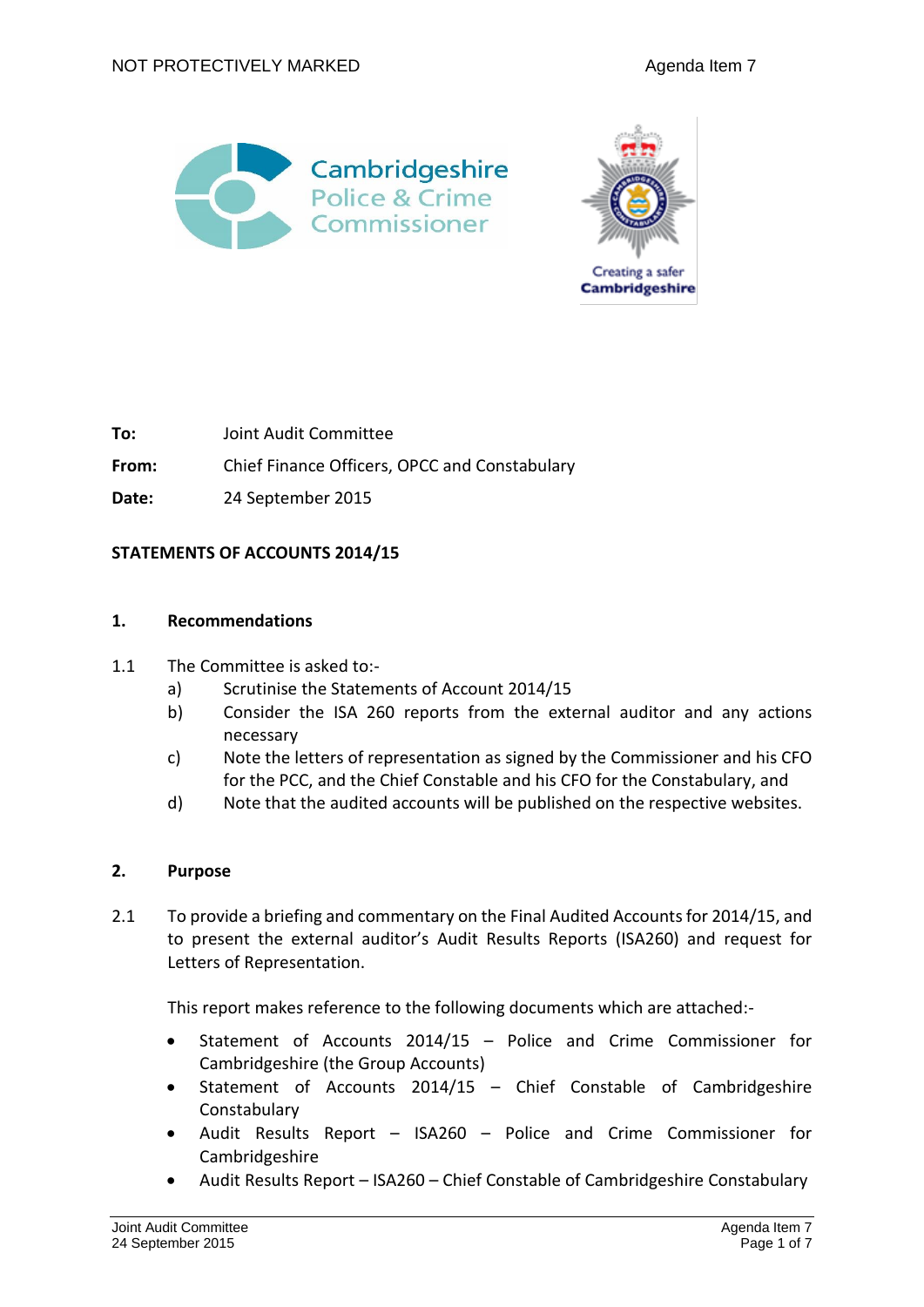- Request for a Letter of Representation Police and Crime Commissioner (and Group)
- Request for a Letter of Representation Chief Constable

# **3. Introduction**

- 3.1 For accounting purposes, the Cambridgeshire Police and Crime Commissioner (the Commissioner) is the parent entity of the Chief Constable of Cambridgeshire Constabulary and together both corporations sole form a 'Group'.
- 3.2 The Police and Crime Commissioner and the Chief Constable must approve their audited accounts by 30th September.
- 3.3 The revenue and capital monitoring reports for 2014/15 were reviewed by the Finance Sub Group. Those reports provided full details of the main areas of under and over spending in 2014/15.
- 3.4 The accounting statements are based upon those outturn figures. However, because the Accounts are produced in accordance with various complex statutory and technical accounting regulations, it is very difficult to see the out-turn figures within the Comprehensive Income and Expenditure Statement. A reconciliation between the outturn figures and the 'Surplus/Deficit on Provision of Services' line on the Comprehensive Income and Expenditure Statement (page 6 of the accounts) is set out in the Table at paragraph 4.6.
- 3.5 An explanatory foreword is included with the published Statement of Accounts (page 1 of the accounts). The purpose of this foreword is to provide additional interpretation and briefing on the accounts, highlighting key issues for the benefit of readers.
- 3.6 The Statement of Accounts has been drawn up in the form prescribed by the Code of Practice on Local Authority Accounting in the United Kingdom (the Code) which constitutes 'proper accounting practice' under the terms of Section 21 of the Local Government Act 2003. The Code is updated each year to take account of changes in accounting standards.
- 3.7 A description of the main statements can be found below.
- 3.8 A prior period adjustment has been included due to additional guidance on the inclusion of lease charges in the Chief Constable's Comprehensive Income and Expenditure Statement for the use of the Commissioner's assets. In the prior period, depreciation and amortisation charges were included in the Chief Constable's Comprehensive Income and Expenditure Statement to serve as a proxy for lease charges; the additional guidance clarifies that this is inappropriate as the Chief Constable cannot enter into credit agreements. The restatement has transferred £5m from the Chief Constable's gross expenditure in the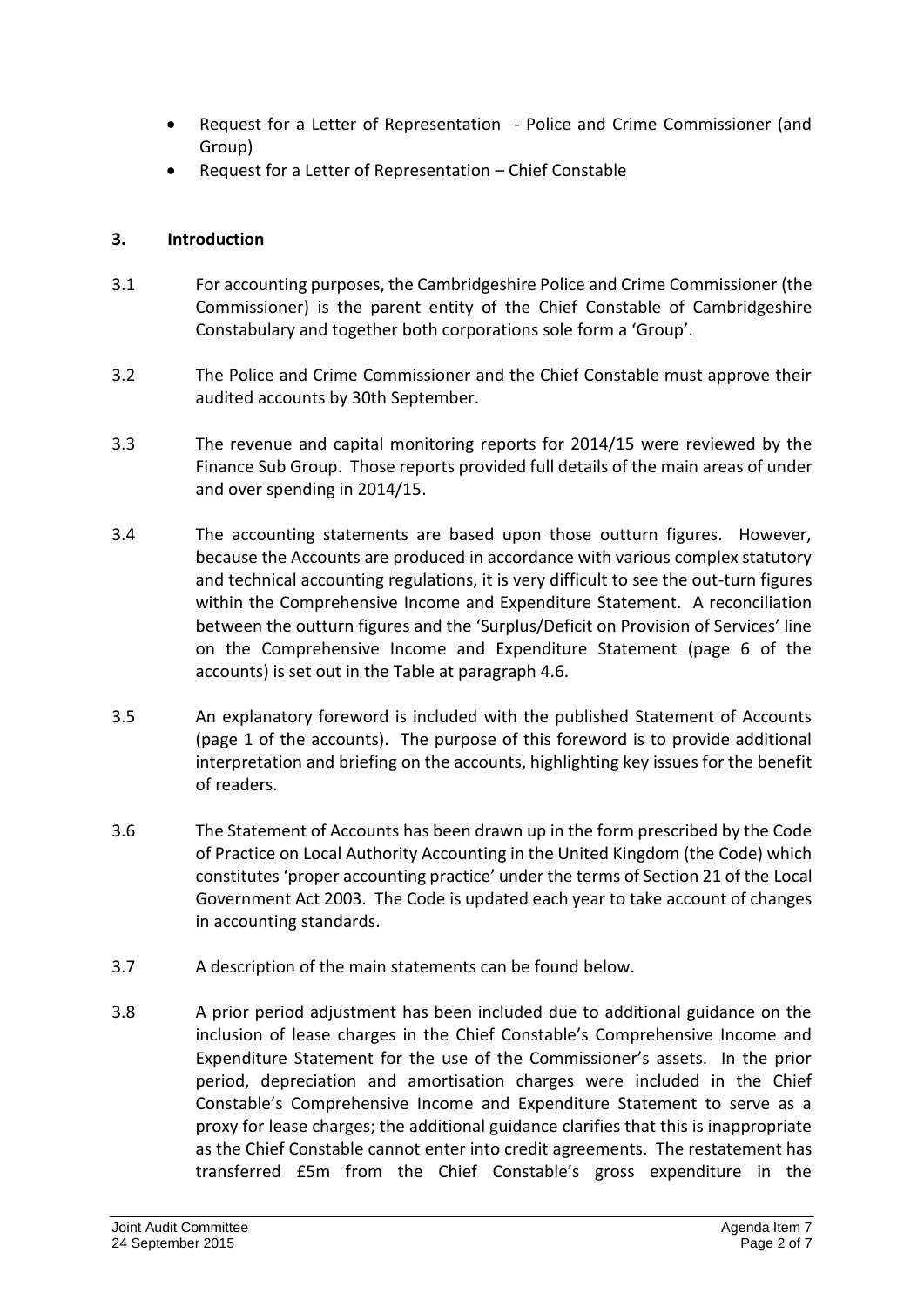Comprehensive Income and Expenditure to the PCC's gross expenditure, also reducing the intra-group adjustment for financial resources consumed by the same amount. This restatement does not affect the Net Cost of Services, nor does it impact on the Balance Sheet.

# **4. The Statement of Accounts (references here are to the Group Accounts)**

# Statement of Responsibilities for the Statement of Accounts (accounts page 5)

- 4.1 This statement records the responsibility,
	- of the Commissioner to appoint an officer with responsibility for the proper administration of the Group's financial affairs i.e. the CFO (OPCC);
	- of the CFO to prepare the accounts in accordance with proper practices as set out in the Code of Practice, and to certify that the accounts present a true and fair view of the financial position of the Group; and
	- of the Commissioner to approved the Group Accounts (and the Chief Constable to approve the Constabulary accounts).

# Movement in Reserves Statement (accounts page 6)

- 4.2 The surplus or deficit on the Income and Expenditure Account is subject to a number of changes in order to meet the statutory requirements set out in the Code. These changes are made through the Movement in Reserves Statement.
- 4.3 The net effect of the changes is to bring the accounting requirements into line with the regulations governing the setting of council tax. After making these adjustments £2.0m was then applied to the Budget Assistance Reserve, which is an earmarked reserve that has been set up to help cope with future funding pressures and stands at £9.8m as at 31 March 2015. The General Fund balance at 31st March 2015 was £7.2m (31st March 2014 £9.2m).

### Comprehensive Income and Expenditure Statement (accounts page 8)

- 4.4 This statement is fundamental to the understanding of the Group's activities, in that it reports the net cost for the year of all functions for which the Group is responsible, demonstrates how that cost has been financed from general government grants and income from local taxpayers, and the net deficit or surplus for the year. It is broadly equivalent to a company profit and loss account.
- 4.5 There are three distinct sections of the Comprehensive Income and Expenditure Statement:
	- 1. The first shows the costs split into the major service areas giving the "Net Cost of Services" of £127.0m for 2014/15 (compared to £130.3m for 2013/14).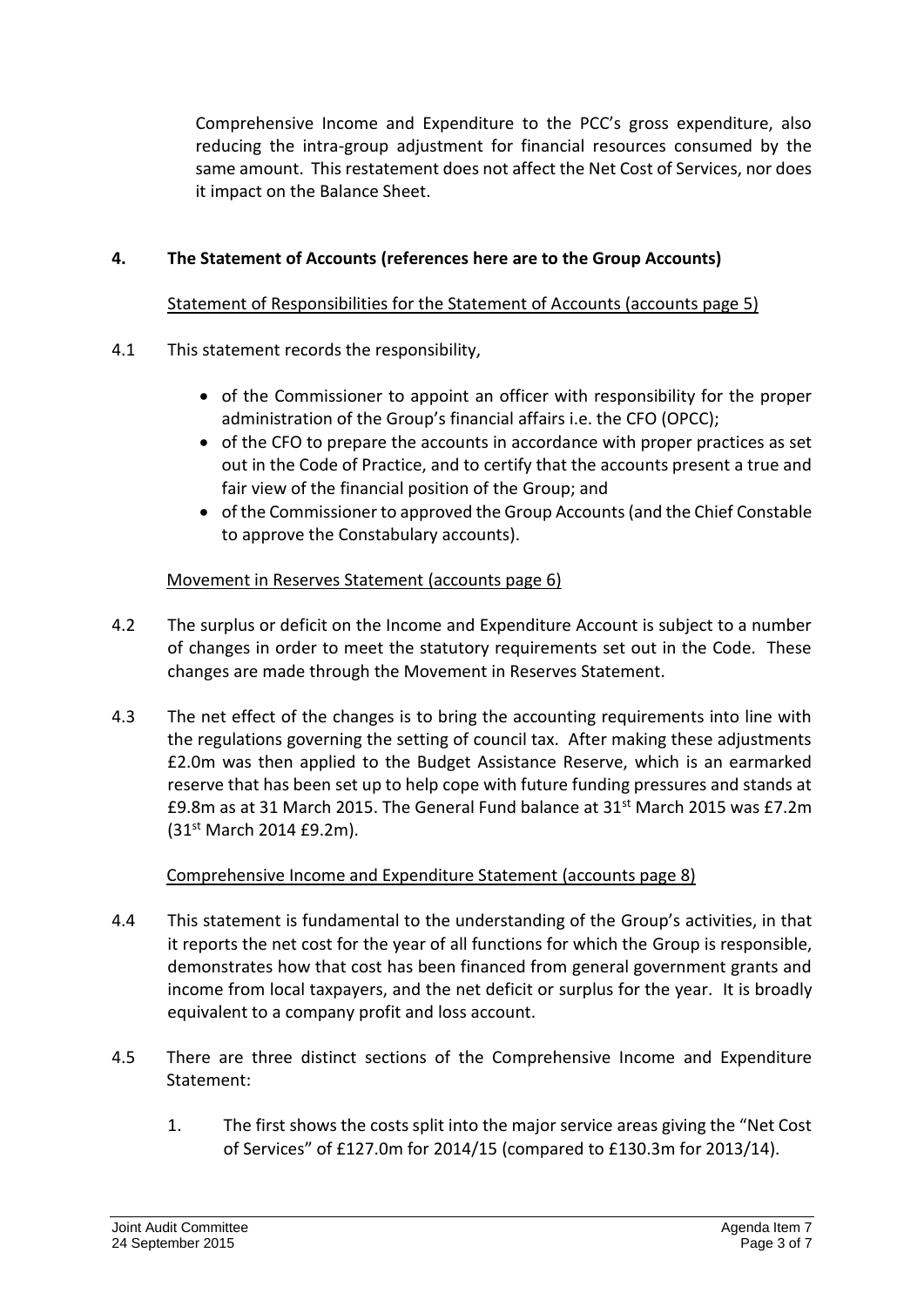- 2. The second section covers items relating to the whole Group and income from local taxation (precept) and general government grants to give the "(Surplus)/Deficit on Provision of Services", which for 2014/15 was a deficit of £46.8m (£47.7m deficit in 2013/14); and
- 3. The final section details other gains and losses which have not been realised at the Balance Sheet date, to give a total Comprehensive Income and Expenditure deficit of £181.6m (deficit of £5.6m in 2013/14).
- 4. The year on year increase in the total deficit is £176m, which is caused by actuarial losses on the pension assets and liabilities of £145.0m in 2014/15 compared with actuarial gains of £38.4k in 2013/14.
- 4.6 The statutory accounts analyse the costs into a nationally specified format and include depreciation and support service costs within the net cost of services. This differs from the financial monitoring (budgetary control) reports that are prepared during the year which focus only on direct costs and income for each service area. However, both sets of figures are taken from the prime accounting records, the General Ledger, and reconcile in full:-

|                                                           | £m      | £m      |
|-----------------------------------------------------------|---------|---------|
| <b>Deficit on Provision of Services</b>                   |         | $-46.8$ |
| <b>Reversal of Statutory Items included above:</b>        |         |         |
| Depreciation/Impairment of Fixed Assets                   | 4.3     |         |
| <b>Revaluation losses</b>                                 | 0.9     |         |
| Amortisation of Intangible Assets                         | 0.4     |         |
| <b>Capital Grants Applied</b>                             | $-1.2$  |         |
| Amounts written off on disposal of Fixed Assets           | 0.3     |         |
| Collection Fund (Council Tax) Income                      | $-0.2$  |         |
| Net charges for retirement benefits under IAS 19          | 81.5    |         |
|                                                           |         | 86.0    |
| <b>Add back amounts required by Statute:</b>              |         |         |
| Capital financing                                         | $-4.2$  |         |
| Use of Capital Receipts/Capital Carry Forward Reserves to |         |         |
| finance capital expenditure                               | $-1.0$  |         |
| Statutory versus accruals basis of accumulated absences   | $-0.2$  |         |
| Contributions +to/-from Reserves                          | $-1.3$  |         |
| Employer's contributions to Pension Fund and Direct       |         |         |
| <b>Pensions Payments</b>                                  | $-32.5$ |         |
|                                                           |         | $-39.2$ |
| Net revenue underspending                                 |         | 46.8    |
|                                                           |         |         |
| Surplus/(deficit) applied to the General Reserve          |         | (0)     |
|                                                           |         |         |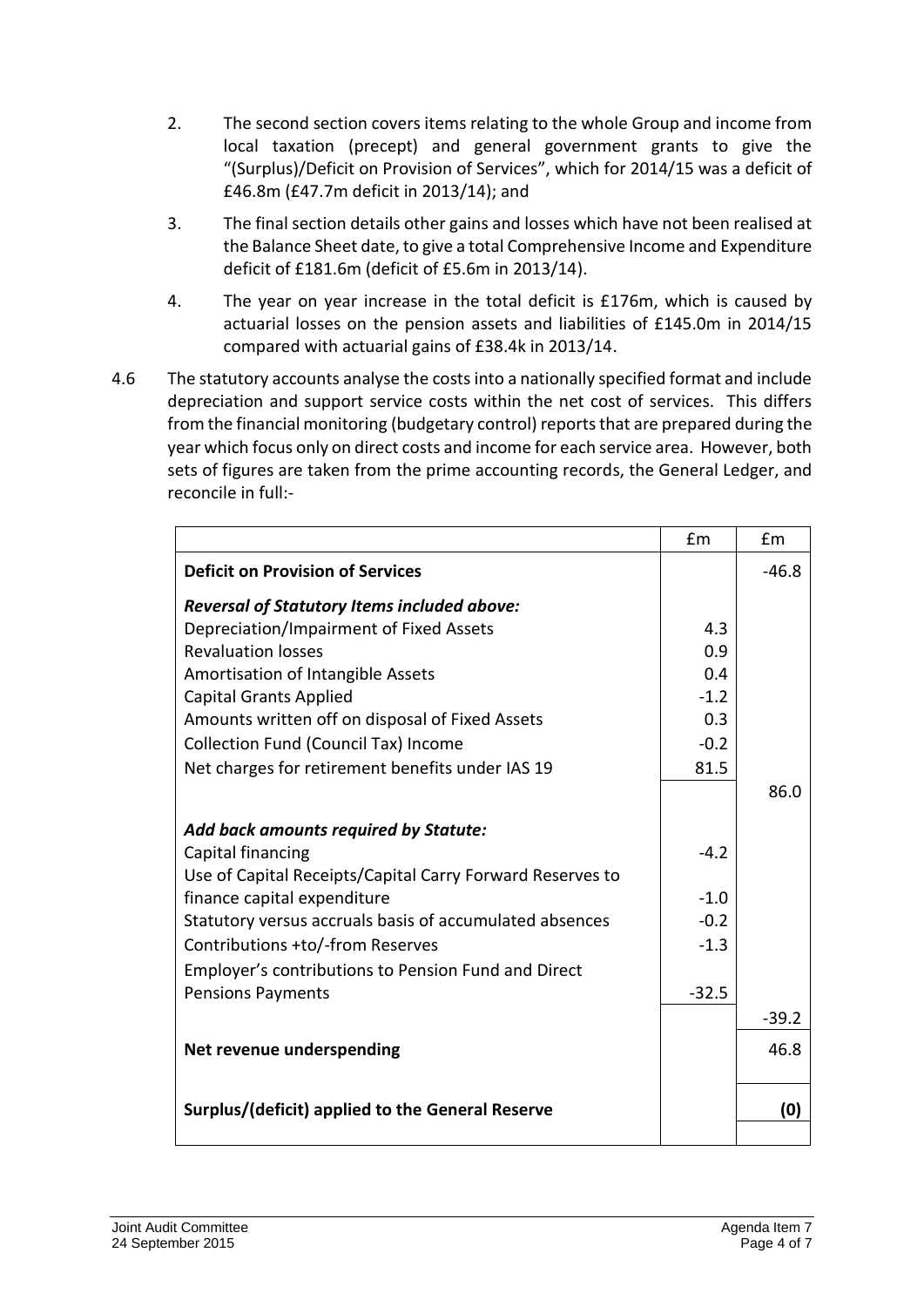4.7 The Comprehensive Income and Expenditure Statement deficit is reconciled in the Movement in Reserves Statement to the statutory General Fund position.

# Balance Sheet (Accounts page 10)

- 4.8 The Balance Sheet is fundamental to an understanding of the Group's financial position at the year-end. It shows the balances and reserves and long-term indebtedness, and the fixed and net current assets employed in its operations.
- 4.9 The major components within the Balance Sheet are:
	- Long-term assets: fixed assets based on current net book value the movement will take account of acquisitions, disposals, revaluations and impairments that have occurred since the previous balance sheet;
	- Current assets and current liabilities: stocks, debtors, investments, short-term borrowing, creditors and bank balances, which will be realised within one year;
	- Long Term liabilities: Long-term borrowing that is required to service the Group's Capital Financing Requirement, and the liability relating to the pension scheme; and
	- Reserves: these comprise the total net worth of the Group. A paper on use of reserves is being presented at agenda item 9 of this Joint Audit Committee meeting.

# Cash Flow Statement (accounts page 11)

- 4.10 This statement summarises the inflows and outflows of cash arising from transactions with third parties for revenue and capital purposes. For the purposes of this statement, cash is defined as cash in hand and deposits repayable on demand less overdrafts repayable on demand.
- 4.11 Management of the Group's cash flows forms an important element of the Treasury Management Strategy. The Cash Flow Statement provides an indication of the underlying financial health of the Group in the same way as it would be in a set of company accounts.

### Statement of Accounting Policies (Accounts pages 12 to 24)

4.12 This sets out the policies adopted by the Group in preparing its accounts, which are largely determined by the Code.

### Pensions Account (accounts pages 78 to 79)

4.13 The Commissioner maintains a Pensions Account. It is worth noting that the Police Pension Scheme and the New Police Pension Scheme are not 'funded' schemes - they remain 'pay as you go' schemes, with the Commissioner paying all retired police officers and collecting pension contributions from serving officers. The Commissioner makes an employers' pension contribution to the Pensions Account. All things being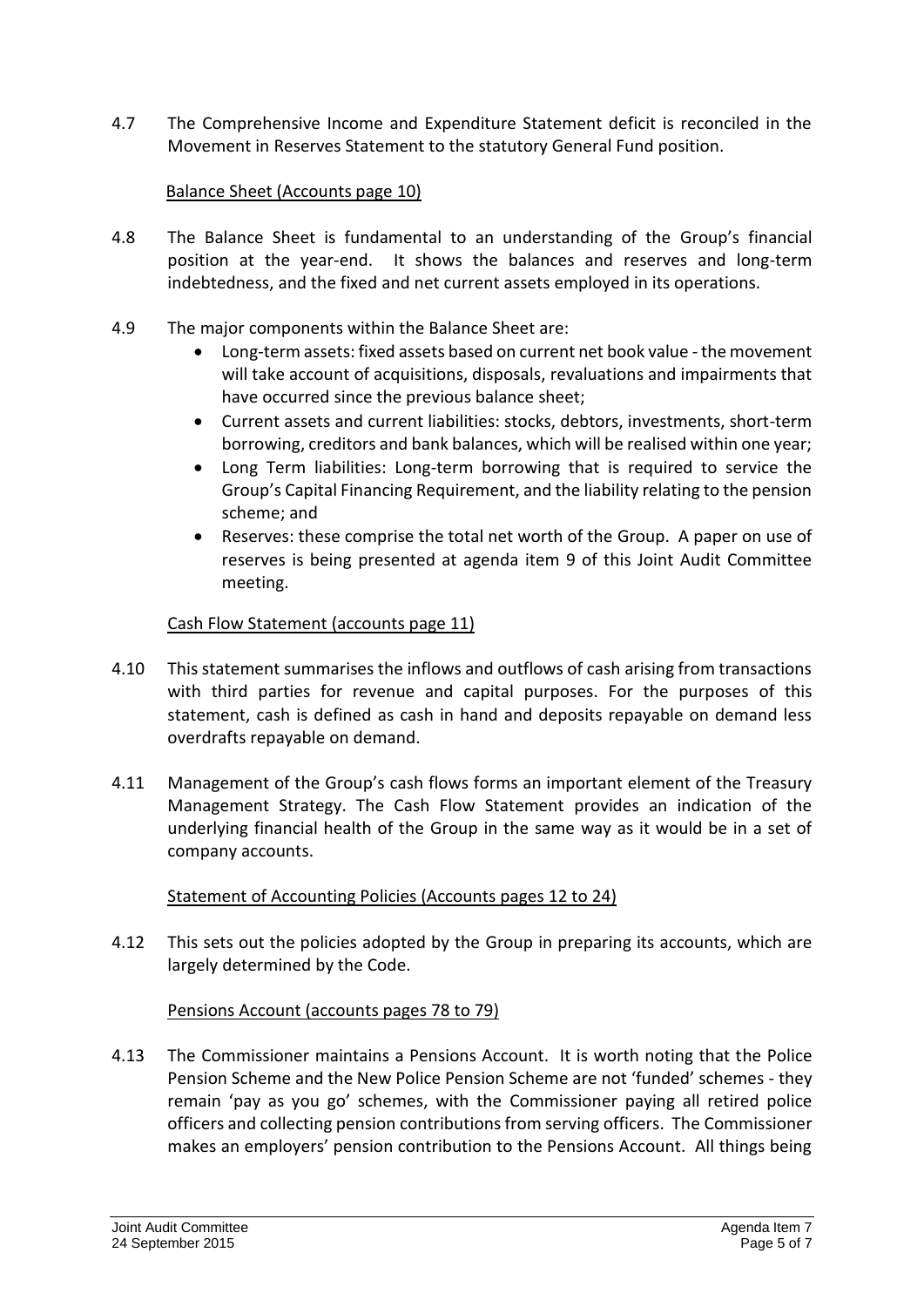equal the Account will be balanced by the receipt of a top-up grant from the Home Office (or the payment to the Home Office of any surplus).

4.14 The Account has the legal status of a fund for the purposes of the Local Government Finance Act 1988.

# **5. Audit of the Accounts**

- 5.1 The accounts were made available for public inspection from 17 August to 14 September 2015, with advertisements being placed in the Hunts Post, Cambridge Evening News and Peterborough Telegraph and notifications on the Chief Constable and Police and Crime Commissioners' websites, informing the public of the availability of the unaudited accounts and their right to question the auditor about the accounts or make objections to the auditor. No individuals exercised their right to inspection. To date there have been no objections. The audit has been carried out by Ernst and Young and the accounts will be published on the websites when signed off.
- 5.2 Ernst and Young's Audit Results Report (ISA 260) on the audit of the two sets of accounts is attached. The report must be considered by 'those charged with governance', as required by International Auditing Standard 260 (UK and I). Those charged with governance are the Police and Crime Commissioner, Chief Constable and the Chief Finance Officers for both the Police and Crime Commissioner and the Constabulary.
- 5.3 The Ernst and Young Director will take the Committee through his report on the accounts. The audit report has identified no misstatements within the accounts that were of a significance that they warranted reporting to the Audit Committee. The audit identified a number of more minor misstatements; the majority of these were disclosure in nature. These have been corrected during the course of the audit. However, given the above, the accounts have been given a clean bill of health and the CFOs record here their appreciation of the hard work of the Senior Financial Accountant and the Finance Team. It is expected that following final completion of the audit work the Auditor will issue an unqualified opinion on the two sets of financial statements.

# **6. Letter(s) of representation**

- 6.1 The external auditor requires a 'Letter of Representation' to be submitted to him by both the Commissioner (in respect of the Group Accounts) and the Chief Constable. This is a standard feature of the external audit arrangements for all local authorities, and has traditionally been acknowledged by the Audit Committee.
- 6.2 The requests from the auditor addressed to the Police and Crime Commissioner and the Chief Constable – are also attached. These have been turned into letters of representation and signed by the Commissioner and the Chief Constable and their CFOs for the PCC and the Constabulary respectively.